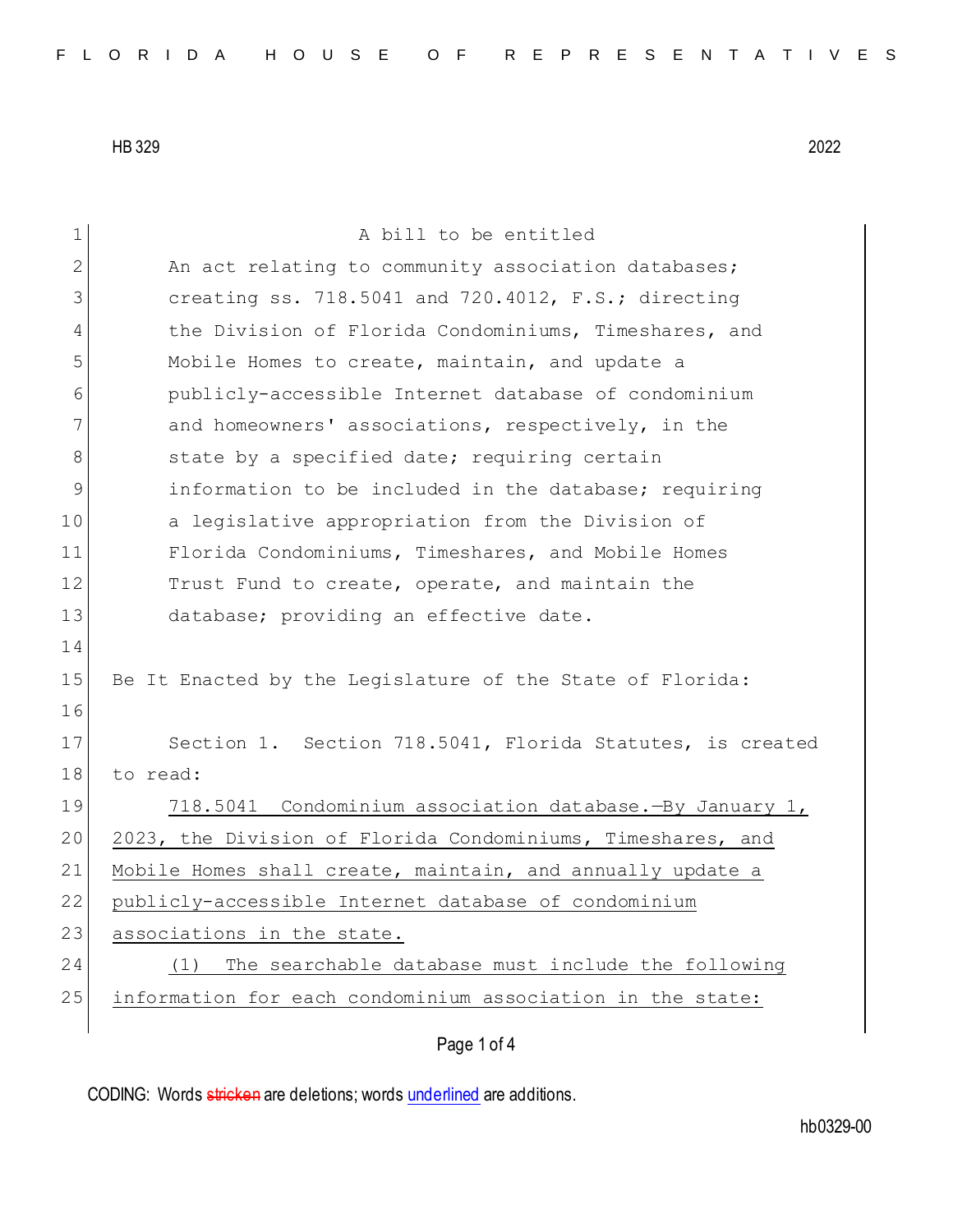| 26 | The name, e-mail address, and telephone number of each<br>(a)   |
|----|-----------------------------------------------------------------|
| 27 | board member.                                                   |
| 28 | The name, e-mail address, and telephone number of the<br>(b)    |
| 29 | community association manager or community association          |
| 30 | management company, if any.                                     |
| 31 | (c) A copy of the association's governing documents,            |
| 32 | including, but not limited to:                                  |
| 33 | 1. The recorded declaration of condominium and any              |
| 34 | amendments thereto.                                             |
| 35 | The articles of incorporation of the association, or<br>2.      |
| 36 | other documents creating the association, and any amendments    |
| 37 | thereto.                                                        |
| 38 | The recorded bylaws and any amendments thereto.<br>3.           |
|    |                                                                 |
| 39 | (d) A copy of the annual budget and a schedule of expenses      |
| 40 | for each type of unit, including fees assessed pursuant to s.   |
| 41 | 718.113(1), for each condominium that the association operates. |
| 42 | In addition, the database must specify whether the association  |
| 43 | has reserve accounts for capital expenditures and deferred      |
| 44 | maintenance and if they are fully funded.                       |
| 45 | (e) If a reserve study has been conducted, a copy of the        |
| 46 | most recent reserve study.                                      |
| 47 | (f) A copy of the inspection report described in s.             |
| 48 | $718.301(4)(p)$ .                                               |
| 49 | The Legislature shall appropriate funds from the<br>(2)         |
| 50 | Division of Florida Condominiums, Timeshares, and Mobile Homes  |

Page 2 of 4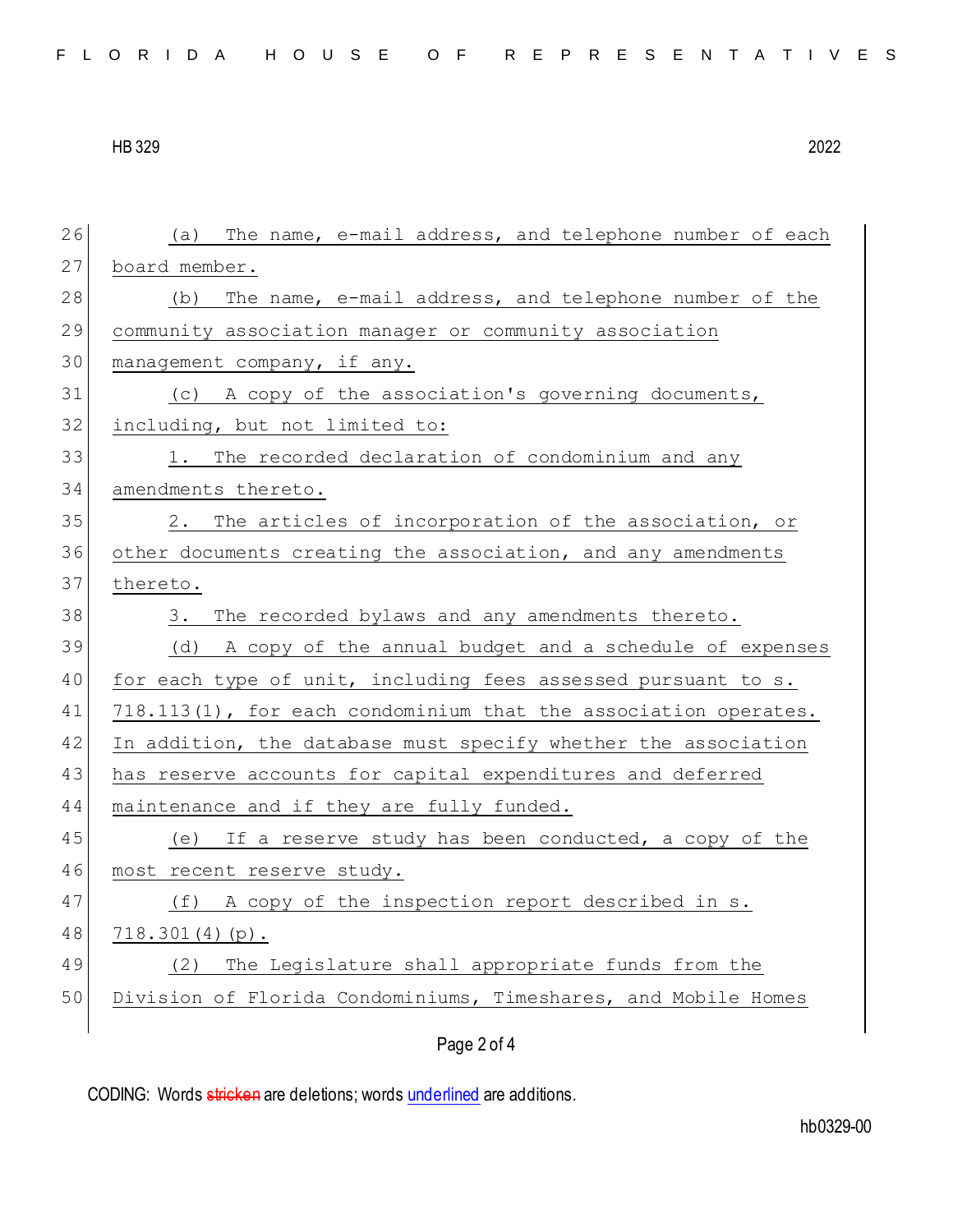| 51 | Trust Fund for the creation, operation, and maintenance of the |
|----|----------------------------------------------------------------|
| 52 | database.                                                      |
| 53 | Section 2. Section 720.4012, Florida Statutes, is created      |
| 54 | to read:                                                       |
| 55 | 720.4012 Homeowners' association database. -By January 1,      |
| 56 | 2025, the Division of Florida Condominiums, Timeshares, and    |
| 57 | Mobile Homes shall create, maintain, and annually update a     |
| 58 | publicly-accessible Internet database of homeowners'           |
| 59 | associations in the state.                                     |
| 60 | (1) The searchable database must include the following         |
| 61 | information for each homeowners' association in the state:     |
| 62 | (a) The name, e-mail address, and telephone number of each     |
| 63 | board member.                                                  |
| 64 | (b) The name, e-mail address, and telephone number of the      |
| 65 | community association manager or community association         |
| 66 | management company, if any.                                    |
| 67 | (c) A copy of the association's governing documents.           |
| 68 | (d) A copy of the annual budget and the current assessment     |
| 69 | amount, including any special assessments, charged to parcel   |
| 70 | owners. In addition, the database must specify whether the     |
| 71 | association has reserve accounts for capital expenditures and  |
| 72 | deferred maintenance and if they are fully funded.             |
| 73 | If a reserve study has been conducted, a copy of the<br>(e)    |
| 74 | most recent reserve study.                                     |
| 75 | Copies of any plans, specifications, permits, and<br>(f)       |
|    | Page 3 of 4                                                    |